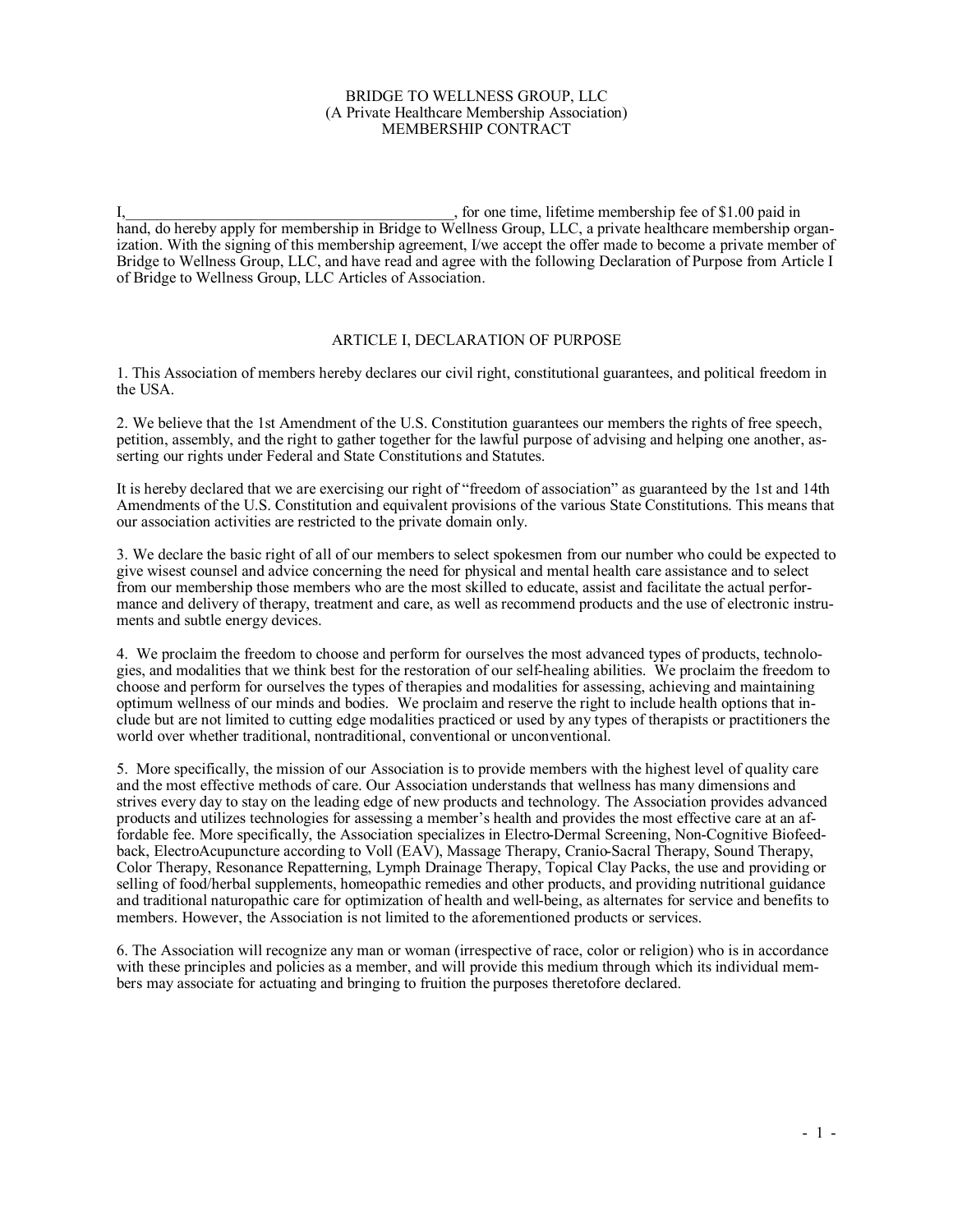## MEMORANDUM OF UNDERSTANDING

I understand that the fellow members of the Association that provide education and care do so in the capacity of a fellow member and not in the capacity as a licensed health care provider. I further understand that within the association no doctor-patient relationship exists but only a contract member-member Association relationship. In addition, I have freely chosen to change my legal status as a public client to a private member of the Association. I further understand that it is entirely my own responsibility to ask my Primary Health Care Physician before considering the advice and recommendations offered me by my fellow members and to educate myself as to the efficacy, risks, and desirability of same and the acceptance of the offered or recommended therapy, care, modality, program and products is my own carefully considered decision. Any request by me to a fellow member to assist me or provide me with the aforementioned care is my own free decision in an exercise of my rights and made by me for my benefit and I agree to hold the Trustee(s), staff and other worker members and the Association harmless from any unintentional liability for the results of such care, except for harm that results from instances of a clear and present danger of substantive evil as determined by the Association and as stated and defined by the United States Supreme Court.

The Trustee and members have chosen Lisa Setser as the one best qualified to perform services to members of the Association and entrust her to select other members to assist her in carrying out that service.

In addition, I understand that since the Association is protected by the 1st and 14th Amendments to the U.S. Constitution, it is outside the jurisdiction and authority of Federal and State Agencies and Authorities concerning any and all complaints or grievances against the Association, any Trustee(s), members or other staff member. All rights of complaints or grievances will be settled by the Association Trustee and will be waived by the member for the benefit of the Association and its members. Because the privacy and security of membership records maintained within the Association which have been held to be inviolate by the U.S. Supreme Court, the undersigned member waives HIPAA privacy rights and complaint process. Records kept by the association will be strictly protected and only released upon written request of the member. I agree that violation of any waivers in this membership contract will result in a no contest legal proceeding against me. In addition, the Association does not participate in any medical insurance plans or collections on behalf of the member.

I agree to join the Association, a private membership association under common law, whose members seek to help each other achieve better health and live longer with good quality of life. I understand that the doctor, therapist and other providers who are fellow members of the Association are offering me advice, services, and benefits that do not necessarily conform to conventional medical care. I do not expect these benefits to include a medical "cure", on-call coverage, hospital care, or the usual and customary care provided by most physicians. I will receive such primary and specialist care elsewhere. I fully understand that the benefits I receive from the Association are not covered by my health insurance and not by Medicare.

As a member, I accept the goals of helping my body function better and choosing techniques that are both very safe and have a reasonably good chance to succeed, realizing that no evaluation technique or remedy is foolproof. If I choose to forgo drugs, surgery, or radiation that has been recommended to me by others, I fully accept the risk that I might suffer serious consequences from that choice. Other aspects of informed consent will take place in my discussions with the providers and my fellow members of the Association.

My activities within the Association are a private matter that I refuse to share with the State officials, the State Medical Board, the FDA, Medicare, Medicaid or my own insurance company without expressed specific permission from the Association. All records and documents remain as property of the Association, even if I receive a copy of them. I fully agree not to file a malpractice lawsuit against a fellow member of the Association, unless that member has exposed me to a clear and present danger of substantive evil. I acknowledge that the members of the Association do not carry malpractice insurance.

I enter into this agreement of my own free will or on behalf of my dependent without any pressure or promise of cure. I affirm that I do not represent any state or federal agency whose purpose is to regulate the practice of medicine. I have read and understood this document, and my questions have been answered fully to my satisfaction. I understand that I can withdraw from this agreement and terminate my membership in this Association at any time. These pages and Article I of the 6 Articles of Association of the Association consist of the entire agreement for my membership in the Association, and they supersede any previous agreement.